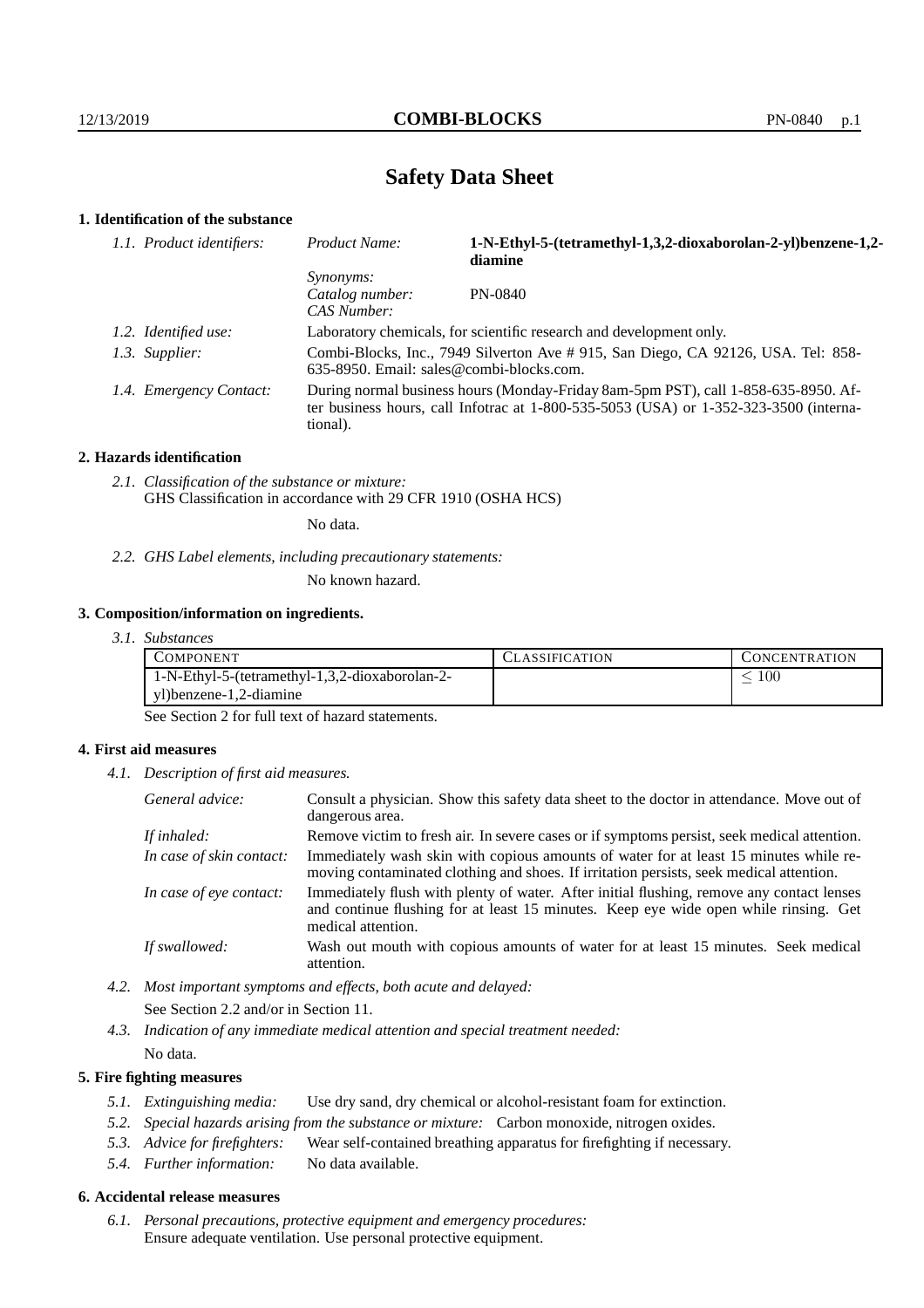|                                   | 6.2. Environmental precautions:                                                                               |                                                                                                                                                                                                                                                                            |  |  |  |
|-----------------------------------|---------------------------------------------------------------------------------------------------------------|----------------------------------------------------------------------------------------------------------------------------------------------------------------------------------------------------------------------------------------------------------------------------|--|--|--|
|                                   | Should not be released into the environment. See Section 12 for additional ecological information.            |                                                                                                                                                                                                                                                                            |  |  |  |
|                                   | 6.3. Methods and materials for containment and cleaning up:                                                   |                                                                                                                                                                                                                                                                            |  |  |  |
|                                   | Sweep up or vacuum up spillage and collect in suitable container for disposal.                                |                                                                                                                                                                                                                                                                            |  |  |  |
| 6.4. Reference to other sections: |                                                                                                               |                                                                                                                                                                                                                                                                            |  |  |  |
|                                   | Refer to protective measures listed in Sections 8 and 13.                                                     |                                                                                                                                                                                                                                                                            |  |  |  |
|                                   | 7. Handling and storage                                                                                       |                                                                                                                                                                                                                                                                            |  |  |  |
|                                   |                                                                                                               | 7.1. Precautions for safe handling: Avoid contact with skin and eyes. Avoid inhalation of vapour or mist. Keep away<br>from sources of ignition - No smoking. Take measures to prevent the build up of electro-<br>static charge. For precautions see section 2.2.         |  |  |  |
|                                   |                                                                                                               | 7.2. Conditions for safe storage, including any incompatibilities: Store refrigerated. Keep container tightly closed in<br>a dry and well-ventilated place. Containers which are opened must be carefully resealed<br>and kept upright to prevent leakage.                 |  |  |  |
|                                   | 7.3. Specific end use(s):                                                                                     | Laboratory chemicals, for scientific research and development only.                                                                                                                                                                                                        |  |  |  |
|                                   | 8. Exposure Controls / Personal protection                                                                    |                                                                                                                                                                                                                                                                            |  |  |  |
|                                   | 8.1. Control parameters:                                                                                      |                                                                                                                                                                                                                                                                            |  |  |  |
|                                   | Components with workplace control parameters: Contains no substances with occupational exposure limit values. |                                                                                                                                                                                                                                                                            |  |  |  |
|                                   | 8.2. Exposure controls:                                                                                       |                                                                                                                                                                                                                                                                            |  |  |  |
|                                   |                                                                                                               | Appropriate engineering controls: Ensure that eyewash stations and safety showers are close to the workstation<br>location. Ensure adequate ventilation, especially in confined areas.                                                                                     |  |  |  |
|                                   | Personal protective equipment:                                                                                |                                                                                                                                                                                                                                                                            |  |  |  |
|                                   | Eye/face protection:                                                                                          | Wear appropriate protective eyeglasses or chemical safety goggles as described by OSHA's<br>eye and face protection regulations in 29 CFR 1910.133 or European Standard EN166.                                                                                             |  |  |  |
|                                   | Skin protection:                                                                                              | Handle with gloves. Gloves must be inspected prior to use. Use proper glove removal<br>technique (without touching glove's outer surface) to avoid skin contact with this product.<br>Dispose of contaminated gloves after use in accordance with applicable laws and good |  |  |  |

laboratory practices. Wash and dry hands Body Protection: Complete suit protecting against chemicals, Flame retardant antistatic protective clothing., The type of protective equipment must be selected according to the concentration and amount of the dangerous substance at the specific workplace.

Respiratory protection:

Control of environmental exposure: Prevent further leakage or spillage if safe to do so. Do not let product enter drains.

# **9. Physical and chemical properties**

*9.1. Information on basic physical and chemical properties*

| (a)                        | Appearance:                                   | No data  |
|----------------------------|-----------------------------------------------|----------|
| (b)                        | Odour:                                        | No data  |
| (c)                        | Odour Threshold:                              | No data  |
| (d)                        | pH:                                           | No data  |
| (e)                        | Melting point/freezing point:                 | No date. |
| (f)                        | Initial boiling point and boiling range:      | No data  |
| (g)                        | Flash point:                                  | No data  |
| (h)                        | Evaporatoin rate:                             | No data  |
| (i)                        | Flammability (solid, gas):                    | No data  |
| (j)                        | Upper/lower flammability or explosive limits: | No data  |
| $\rm(k)$                   | Vapour pressure:                              | No data  |
| $\left( \mathrm{l}\right)$ | Vapour density:                               | No data  |
| (m)                        | Relative density:                             | No data  |
| (n)                        | Water solubility:                             | No data  |
| $\circ$                    | Partition coefficient: n-octanol/water:       | No data  |
| (p)                        | Auto-ignition:                                | No data  |
| (q)                        | Decomposition temperature:                    | No data  |
| (r)                        | Viscosity:                                    | No data  |
| (s)                        | Explosive properties:                         | No data  |
| (t)                        | Oxidizing properties:                         | No data  |